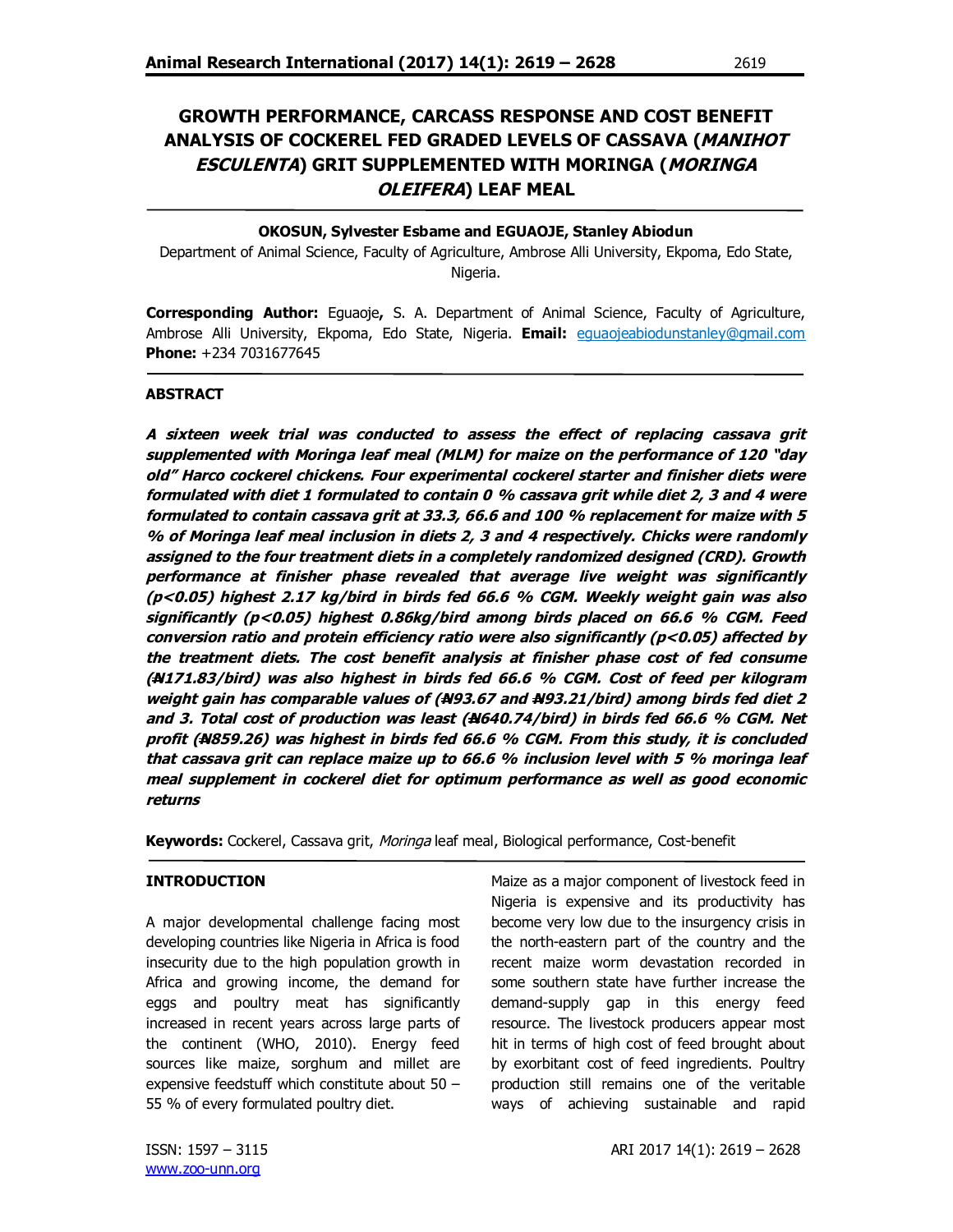production of high quality animal protein to meet the increasing demand of the Nigerian learning populace (Apata and Ojo, 2000). Limitation imposed by scarcity of maize and competition from human consumption have forced many farmers into employing alternative sources of energy feedstuffs for poultry feed of which cassava is an example.

Cassava (Manihot esculenta) is consumed in West African countries as a cheap source of carbohydrate food for man and livestock (Oyewumi, 2013). The metabolizable energy value of cassava root meal is about (3,870 kcal/kg) which is higher than that of maize (3,430 kcal/kg) (Tion and Adeka, 2000). However, the low protein content (Salcedo et al., 2010) and the dustiness of the feed (Ukachukwu, 2005; Ojewola et al., 2006; Kana et al., 2015) are among the limiting factor in cassava utilization. It is essential therefore that a good quality protein has to be incorporated in the diet containing cassava root so that its Amino acid profile can be improved.

 There has been interest in the utilization of Moringa (Moringa oleifera) commonly called horse radish tree or drum stick tree, as a protein source for livestock (Sarwatt et al., 2002; Kakengi et al., 2007; Nuhu, 2010). Moringa leaves have quality attributes that makes it a potential substitute for soyabean meal or fish meal in non-ruminant diet (Okosun and Oyedeji, 2016). Several authors have reported the success stories of some agro byproducts, root crops and other industrial byproducts as replacement for maize. Onuh (2006) reported that agro by-products could be included at 10 % in poultry diet without any adverse effect. Tion and Adeka (2000) also demonstrated the beneficial effect of using cassava root meal to replace maize up to 30 % in broiler diet. Nwokoro et al. (2000) showed that cockerel starter bird could tolerate only 28 % level of cassava sievate in their diet. Cassava root meal and its by-product have being used in various forms and levels but there is a dearth of information on its combined (cassava + peel) supplementation with moringa leaf meal in poultry feeding.

This study was designed therefore to look into the growth performance and cost benefit analysis of cockerel fed cassava grit supplemented with moringa leaf meal.

### **MATERIALS AND METHODS**

The experiment was carried out at the Poultry Unit of the Livestock Section, Teaching and Research Farm, Ambrose Alli University, Ekpoma for a period of sixteen (16) weeks. Cassava (Manihot esculenta) for the feeding trial was purchased from a reputable farm in Ekpoma, Esan West Local Government Area of Edo State, Nigeria. The woody part was chopped off, and the cassava was thoroughly washed to reduce the silica level to near zero. It was then grated without peeling and screw pressed for about 48 hours to reduce the hydrogen cyanide level to the barest minimum. It was mixed with palm oil to further encapsulate the cyanide in the milled whole cassava. It was thereafter oil-fried air dried and bagged into product known as the cassava grit which was used in formulating the experimental diets. The moringa leaf meal (MOLM) was air-dried at room temperature for 7 days until a constant weight was obtained and stored in air tight plastic pending use.

In a complete randomized design, one hundred and twenty (120) day old Harco cockerels were divided into four groups of thirty chicks containing three replicates of ten chicks each. The replicates were housed in floor pens measured 2.4  $m^2$  with the floor covered with wood shavings as liter material. A plastic trough and drinker were provided in each pen. The birds were vaccinated against gumboro at 2 and 4 weeks, Newcastle at 3 and 5 weeks, fowl cholera at 6 weeks and fowl pox disease at 9 weeks of age. Four isonitrogenous and isocaloric diets (1, 2, 3 and 4) were formulated to contain 21 and 18 % crude protein and 2650 and 2250 kcal/kg energy in the chicks and grower mashes respectively (Tables 1 and 2). Cassava grit was included in both the chick and grower mashes at 0.00, 33.30, 66.60 and 100 % replacement of maize in diets 1 (control), 2, 3 and 4 respectively, while moringa leaf meal after grinding was included at 5 % level in all the treatment diets except the control diet.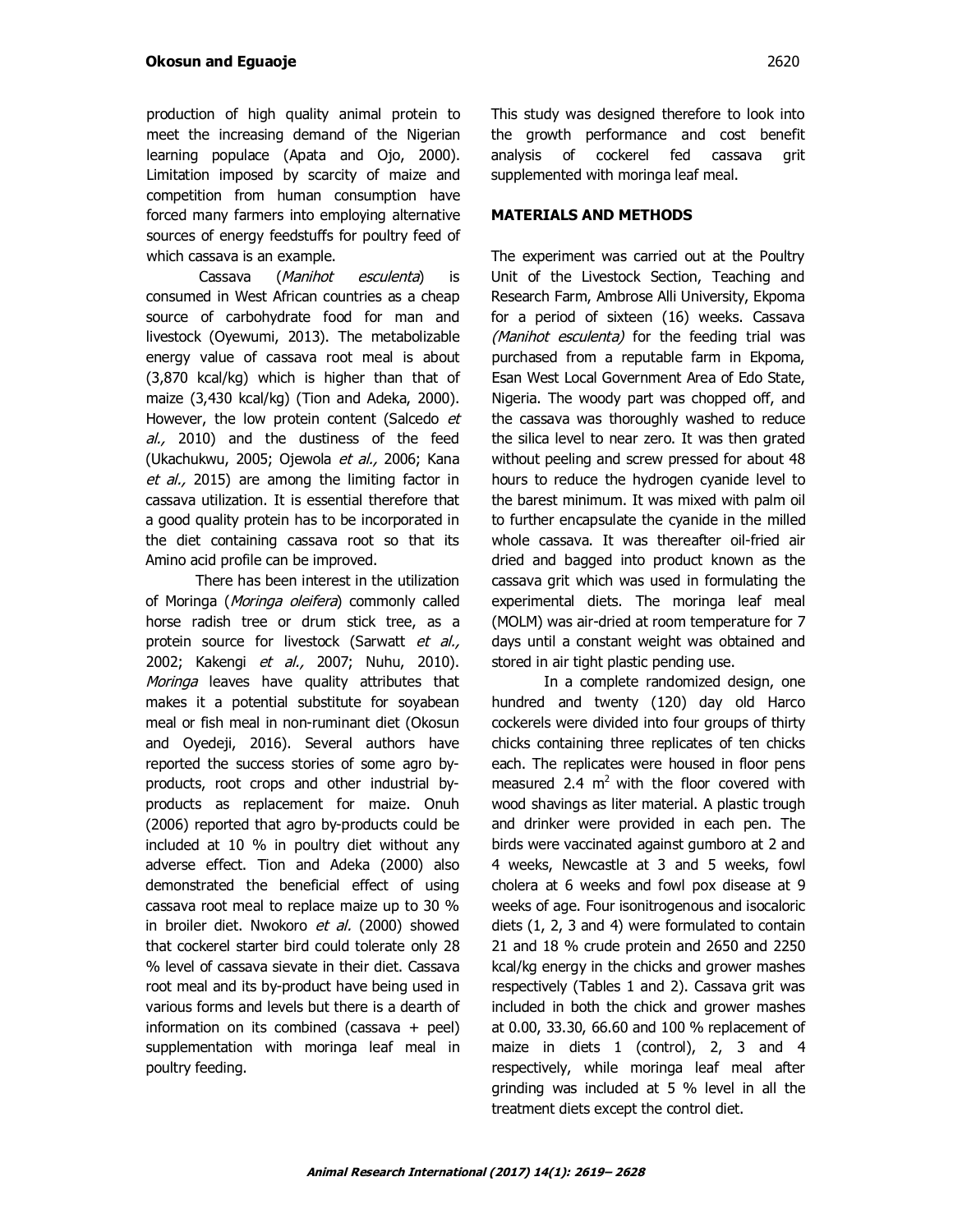**Growth performance, carcass response and cost benefit analysis of cockerel fed graded** 2621 **levels of cassava grit supplemented with moringa leaf meal**

|  |                        | Table 1: Percentage compositions of |  |
|--|------------------------|-------------------------------------|--|
|  | cockerel starter diets |                                     |  |

| <b>Ingredients</b>         | CGM1  | CGM <sub>2</sub> | CGM3  | CGM4  |
|----------------------------|-------|------------------|-------|-------|
|                            | 0.00  | 33.30            | 66.60 | 100   |
| <b>Maize</b>               | 40.71 | 27.13            | 13.75 | 0.00  |
| Cassava grit               | 0.00  | 13.57            | 27.14 | 40.71 |
| Soya bean meal             | 29.25 | 29.84            | 32.84 | 36.33 |
| Moringa leaf meal          | 0.00  | 5.00             | 5.00  | 5.00  |
| <b>Fish meal</b>           | 0.50  | 0.50             | 0.50  | 0.50  |
| Wheat offal                | 25.72 | 19.35            | 16.66 | 13.88 |
| $^*$ DCP                   | 2.00  | 2.00             | 2.00  | 2.00  |
| <b>Lime stone</b>          | 1.20  | 1.99             | 1.49  | 0.96  |
| Premix                     | 0.30  | 0.30             | 0.30  | 0.30  |
| Salt                       | 0.32  | 0.32             | 0.32  | 0.32  |
| <b>Total</b>               | 100.0 | 100.0            | 100.0 | 100.0 |
| <b>Calculated analysis</b> |       |                  |       |       |
| Crude protein (%)          | 21.00 | 21.00            | 21.00 | 21.00 |
| ME (Kcal/Kg)               | 2650  | 2650             | 2650  | 2650  |

\*DCP: Dicalcium phosphate

#### **Table 2: Percentage compositions of cockerel finisher diets**

| <b>Ingredients</b>         | CGM1  | CGM <sub>2</sub> | CGM3  | CGM4  |
|----------------------------|-------|------------------|-------|-------|
|                            | 0     | 33.3             | 66.6  | 100   |
| <b>Maize</b>               | 22.53 | 15.02            | 7.51  | 0.00  |
| Cassava grit               | 0.00  | 7.51             | 15.02 | 22.53 |
| Soya bean meal             | 16.56 | 16.45            | 16.94 | 18.06 |
| Moringa leaf meal          | 0.00  | 5.00             | 5.00  | 5.00  |
| Palm oil                   | 0.00  | 0.00             | 0.00  | 0.09  |
| Wheat offal                | 50.01 | 50.05            | 50.57 | 50.54 |
| $^*$ DCP                   | 1.50  | 1.50             | 1.50  | 1.50  |
| Lime stone                 | 3.78  | 3.64             | 2.85  | 1.66  |
| Premix                     | 0.30  | 0.30             | 0.30  | 0.30  |
| Salt                       | 0.32  | 0.32             | 0.32  | 0.32  |
| Total                      | 100.0 | 100.0            | 100.0 | 100.0 |
| <b>Calculated analysis</b> |       |                  |       |       |
| Crude protein (%)          | 18.00 | 18.00            | 18.00 | 18.00 |
| ME (Kcal/Kg)               | 2250  | 2250             | 2250  | 2250  |

\*DCP: Dicalcium phosphate

The diet and clean drinking water were provided ad-libitum throughout the 16 weeks of the experiment. The chick mash was fed for the first 8 weeks of age and the finisher mash for the remaining 8 weeks of the experiment.

 The proximate composition of cassava grit, moringa leaf meal and all dietary ingredients were analyzed based on the procedures described by AOAC (2000). Weight of cockerels and feed consumption were recorded weekly for all the treatments while, feed conversion and protein efficiency ratio was calculated accordingly.

Mortality among the birds during the experimental period was recorded and the causes were ascertained by detailed autopsy.

On the last day of the feeding trial, three (3) birds were selected based on the overall average from each treatment group making a total of 27 cockerels from the entire experiment. The cockerels were starved for 12 hours of feed, but drinking water was provided. Each bird was tagged and weighted before and after slaughtering to determine the live and bled weights respectively. The slaughtered cockerels were dipped in hot warm water for about two minutes and the feathers were plucked. The plucked weight was also recorded. The plucked chickens were eviscerated and the dressed weights estimated. The dressed weight refers to the weight of the birds being partially butchered, removing all the internal organs. The carcass was thereafter cut into parts, Such as head, neck, drumstick, shank, breast, back, lungs and gizzard and were. The weights of the parts were recorded and measured relative to the eviscerated weight. The dressing percentage was calculated as: Dressing percentage = dressed weight (g)  $\div$  live weight (g) x 100. The percentage relative organ weight was calculated as: Percentage relative organ weight  $=$  weight of organ (g)  $\div$  eviscerated weight (g) x 100.

The economic cost-benefit of raising cockerels up to 16 weeks of age with cassava grit was calculated as production  $cost = seed$  $cost + feed cost + management cost for the$ respective dietary types.

 All the data collected were subjected to analysis of variance (ANOVA) and differences between treatment means were separated using Duncan's multiple range test (DMRT) at 5 % level of probability. All statistical procedures were done with the aid of SAS (1999).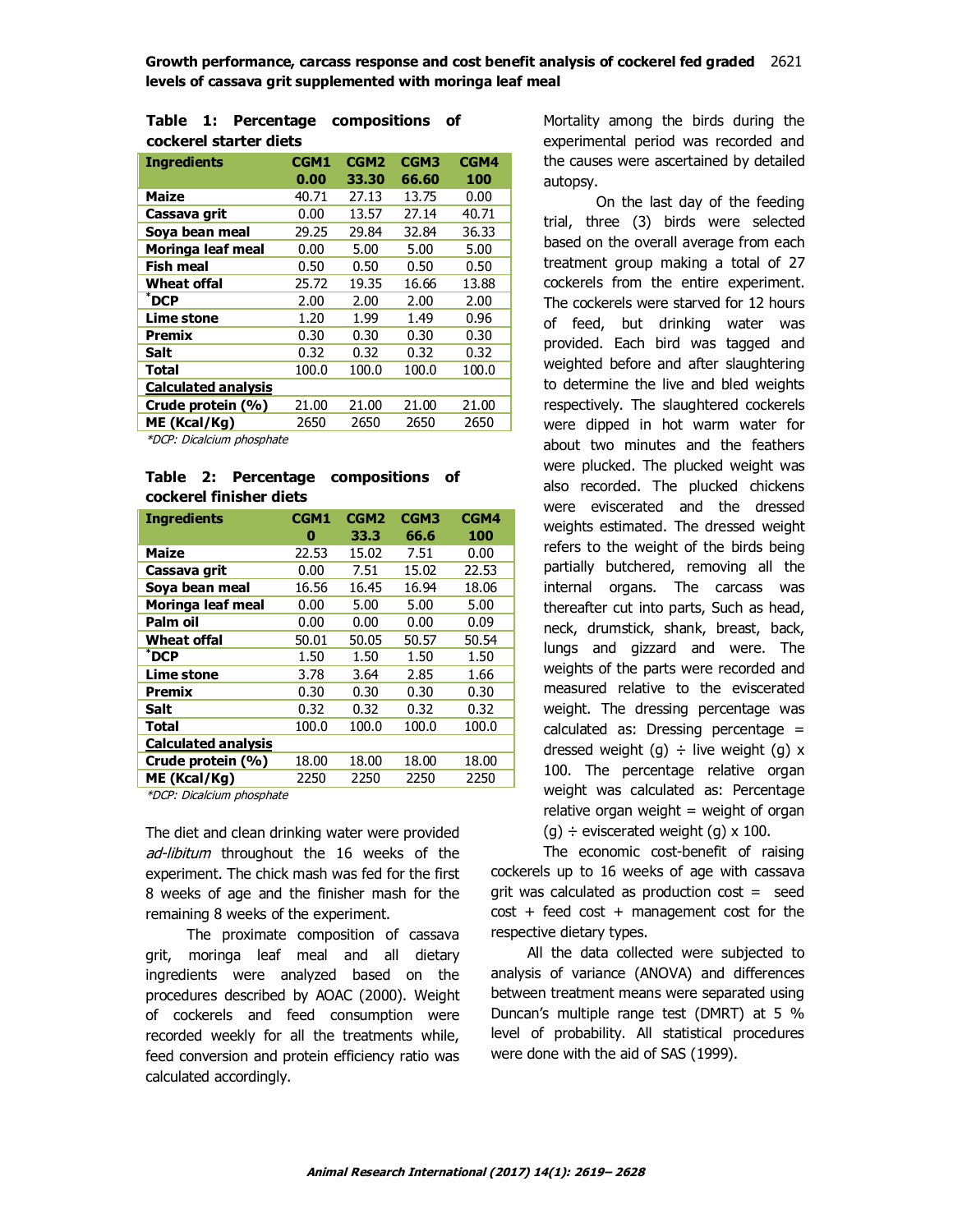## **RESULTS**

The analyzed nutrient composition of cassava grit (CG) and *Moringa oleifera* leaf meal (MOLM) are shown in Table 3.

## **Table 3: Analyzed nutrient composition of cassava grit and moringa leaf meal**

| <b>Cassava</b><br>Grit | <b>Moringa</b><br><b>Leaf Meal</b> |
|------------------------|------------------------------------|
| 88.03                  | 94.60                              |
| 2.05                   | 28.00                              |
| 3.85                   | 7.10                               |
| 2.32                   | 5.90                               |
| 1.24                   | 12.20                              |
| 78.50                  | 46.80                              |
| 3050                   | 3175                               |
|                        |                                    |

\*Metabolizable energy value was calculated using the method 37x %CP + 81x % EE + 35.5 x % NFE for poultry (Fisher and Boorman, 1986)

Cassava grit had 88.03 % dry matter (DM), 3,402 kcal/kg metabolizable energy (ME), 2.05 % crude protein (CP), 3.85 % crude fibre (CF), 2.32 % ether extract (EE), 1.24 % ash and 78.57 % nitrogen free extract (NFE), while moringa leaf meal had 94.60% DM, 28.00 % CP, 7.10 % CF, 5.90 % EE, 12.20 % ash and 46.80 % NFE.

**Performance Characteristics of Cockerel Chickens Fed Varying Levels of Cassava Grit with Moringa Leaf Meal Supplementation:**  The growth performance of cockerel starter and finisher fed cassava grit with moringa leaf meal supplement are shown in Tables 4 and 5. The dietary treatments at starter phase significantly influenced  $(p<0.05)$  the average weekly feed intake and average weekly weight gain. Protein efficiency ratio and feed conversion ratio were however not significantly affected (p>0.05) by the dietary treatments. Average weekly feed intake was highest among birds fed 66.6 % CGM compare to other treatment diets. Average weekly weight gain was significantly high (p<0.05) for birds maintained on 66.6 % CGM inclusion level compare to birds placed on the other treatment diets. Protein efficiency ratio and feed conversion ratio values recorded for birds placed on 0, 33.3, 66.6 and 100 % CGM inclusion level did not statistically differ (p>0.05) from one another.

At finisher phase, final live weight, weekly weight gain, feed conversion ratio and protein efficiency ratio were all significantly affected  $(p<0.05)$  by the dietary treatments, while weekly feed intake was not significantly influenced (p>0.05) by the dietary treatment. Birds fed diet containing 66.6% CGM had a higher live weight compare to other birds on other treatment diets. Average weekly weight gain was highest in birds fed 66.6 % CGM compare to other treatment diets. Cockerels fed the control diet had the best feed conversion ratio compare to other treatment diets. For protein efficiency ratio, birds fed diets 1, 2 and 3 had similar values of 0.04 and as such were better protein converter than birds on 100 % CGM.

The highest comparable mortality was recorded in birds fed diets 2 and 4, and then similar mortality value was recorded for birds fed the control and diet 3. However, the mortality rate was low and evenly spread among birds fed the test diets, ranging from  $3.33 - 6.67$  % and occurred at the finishing phase of the experiment.

**Relative Carcass Quality of Cockerel Chicken Fed Varying Levels of Cassava Grit with Moringa Leaf Meal Supplementation:** The carcass characteristics of cockerel revealed that live weight, plucked weight, eviscerated weight, dressing percentage and back were all significantly influenced ( $p$ <0.05) by the dietary treatment, while relative weight of head, neck, breast muscle, thigh muscle, drum stick, shanks and wings were not affected significantly (p>0.05) by the dietary treatment (Table 6). Average live weight was however numerically higher (2.17 kg/bird) in birds fed diet 3 (66.6 % CGM), followed by those fed the control diet (1.83 kg/bird). The least value (1.63 kg/bird) was recorded for birds fed 100 % CGM based diet. Plucked weight and eviscerated weight recorded were numerically higher in birds fed 66.6 % CGM based diet (2.08 and 2.00 kg/bird), followed by (1.73 and 1.63 kg/bird) recorded in birds fed the control diet (0 % CGM) and similar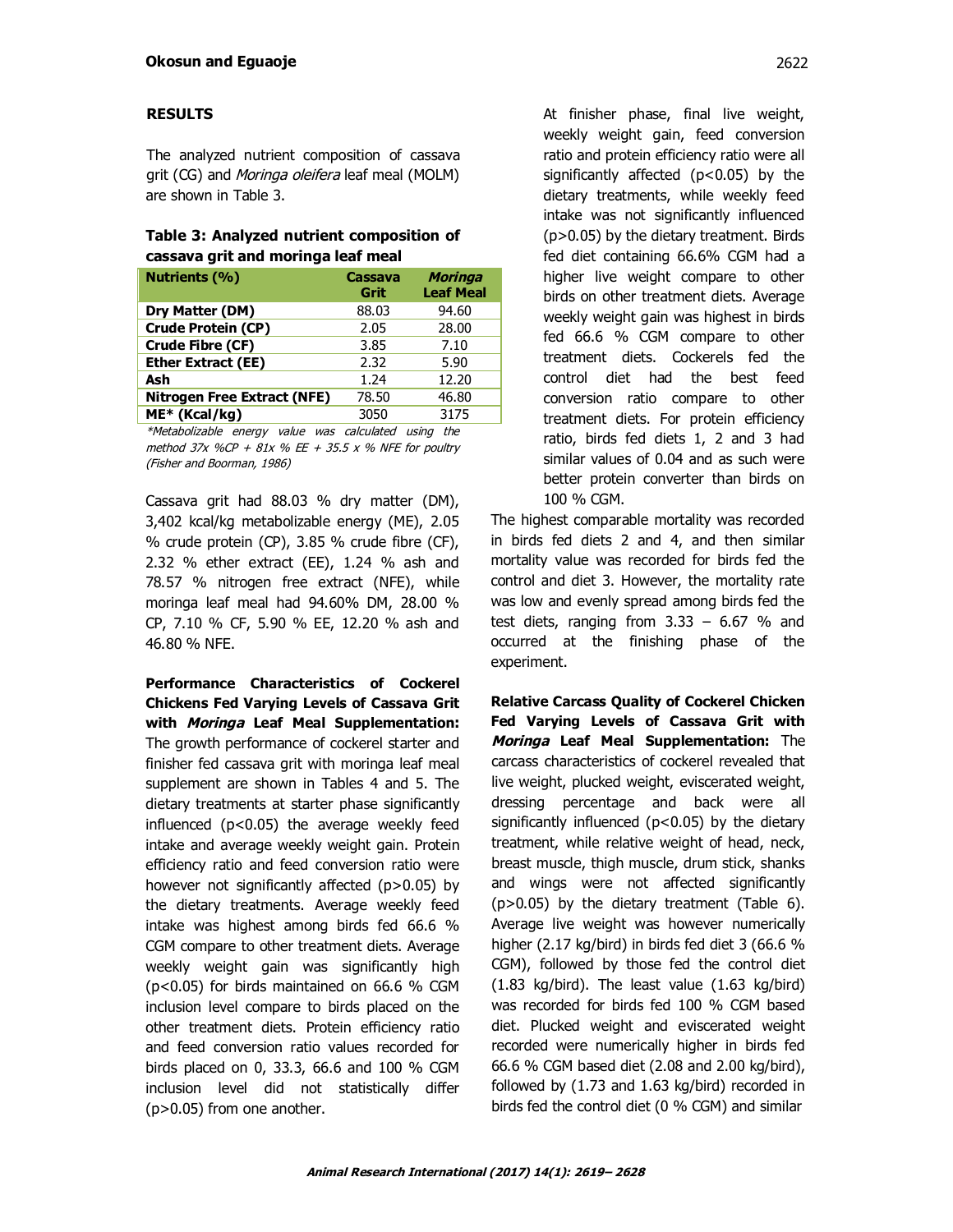| Table 4: Performance characteristics of cockerel starter fed varying levels of cassava grit |
|---------------------------------------------------------------------------------------------|
| with moringa leaf meal supplementation                                                      |

| <b>Parameters</b>                    | <b>Diets</b>            |                         |                              |                   |  |
|--------------------------------------|-------------------------|-------------------------|------------------------------|-------------------|--|
|                                      | 1                       | 2                       | з                            | 4                 |  |
| Inclusion levels of CGM (%)          | 0                       | 33.3                    | 66.6                         | 100               |  |
| Average initial body weight (g/bird) | $50.1 \pm 0.03$         | $50.01 \pm 0.02$        | $50.00 \pm 0.02$             | $50.00 \pm 0.02$  |  |
| Average weekly feed intake (Kg/bird) | $2.65 \pm 0.01^a$       | $2.10 \pm 0.05^{\circ}$ | $2.79 \pm 0.01^{\circ}$      | $2.44 \pm 0.02^b$ |  |
| Average weekly weight gain (kg/bird) | $0.39 \pm 0.01^{\circ}$ | $0.19 \pm 0.01^{\circ}$ | $0.42 \pm 0.02$ <sup>a</sup> | $0.30 \pm 0.01^b$ |  |
| Protein efficiency ratio             | $2.24 \pm 0.02$         | $1.76 \pm 0.03$         | $2.55 \pm 0.02$              | $0.30 \pm 0.04$   |  |
| <b>Feed conversion ratio</b>         | $9.55 \pm 0.02$         | $10.06 \pm 0.01$        | $9.72 \pm 0.01$              | $8.22 \pm 0.02$   |  |

Means in the same row with varying alphabet superscript differ significantly (p<0.05), mean  $\pm$  standard error of mean, CGM = cassava grit Moringa supplement

# **Table 5: Performance characteristics of cockerel finisher fed varying levels of cassava grit with moringa leaf meal supplementation**

| <b>Parameters</b>                    | <b>Diets</b>            |                               |                              |                         |
|--------------------------------------|-------------------------|-------------------------------|------------------------------|-------------------------|
|                                      | 1                       | 2                             | з                            | 4                       |
| Inclusion levels of CGM (%)          | 0                       | 33.3                          | 66.6                         | 100                     |
| Average final Live weight (g/bird)   | $1.83 \pm 0.04^{ab}$    | $1.73 \pm 0.06^{\circ}$       | $2.17 \pm 0.03^{\circ}$      | $1.63 \pm 0.02^b$       |
| Average weekly feed intake (Kg/bird) | $2.89 \pm 0.01$         | $2.72 \pm 0.01$               | $3.03 \pm 0.02$              | $2.75 \pm 0.02$         |
| Average weekly weight gain (kg/bird) | $0.71 \pm 0.12^b$       | $0.80 \pm 0.08^{ab}$          | $0.86 \pm 0.21$ <sup>a</sup> | $0.48 \pm 0.09^{\circ}$ |
| Protein efficiency ratio             | $0.04 \pm 0.16^{\circ}$ | $0.04 \pm 0.15^{\circ}$       | $0.04 \pm 0.12^a$            | $0.02 \pm 0.08^{\circ}$ |
| <b>Feed conversion ratio</b>         | $2.65 \pm 0.02^{\circ}$ | $3.21 \pm 0.01$ <sup>bc</sup> | $4.00 \pm 0.01^b$            | $4.72 \pm 0.01^a$       |
| Mortality rate (%)                   | 3.33                    | 6.67                          | 3.33                         | 6.67                    |

Means in the same row with varying alphabet superscript differ significantly ( $p<0.05$ ), mean  $\pm$  standard error of mean, CGM = cassava grit Moringa supplement

## **Table 6: Relative carcass traits of cockerel fed varying levels of cassava grit with moringa leaf meal supplementation**

| <b>Parameters</b>            | <b>Diets</b>          |                          |                               |                          |  |
|------------------------------|-----------------------|--------------------------|-------------------------------|--------------------------|--|
|                              | 1                     | 2                        | з                             | 4                        |  |
| Inclusion levels of CGM (%)  | 0                     | 33.3                     | 66.6                          | 100                      |  |
| Live weight (kg/bird)        | $1.83 \pm 0.04^{ab}$  | $1.73 \pm 0.06^b$        | $2.17 \pm 0.03^{\circ}$       | $1.63 \pm 0.02^b$        |  |
| Plucked weight (kg/bird)     | $1.73 \pm 0.06^{ab}$  | $1.62 \pm 0.03^b$        | $2.08 \pm 0.02^a$             | $1.53 \pm 0.04^b$        |  |
| Eviscerated weight (kg/bird) | $1.63 \pm 0.03^{ab}$  | $1.54 \pm 0.07^b$        | $2.00 \pm 0.04^a$             | $1.43 \pm 0.02^b$        |  |
| <b>Dressing percentage</b>   | $89.07 \pm 0.14^{ab}$ | $89.40 \pm 0.19^{\circ}$ | 92.16 $\pm$ 0.21 <sup>a</sup> | $87.73 \pm 0.15^{\circ}$ |  |
| Cut parts $(\% )$            |                       |                          |                               |                          |  |
| Head                         | $2.77 \pm 0.03$       | $3.00 \pm 0.05$          | $2.83 \pm 0.02$               | $5.54 \pm 0.07$          |  |
| <b>Neck</b>                  | $4.63 \pm 0.20$       | $4.40 \pm 0.23$          | $4.30 \pm 0.16$               | $3.63 \pm 0.11$          |  |
| <b>Breast muscles</b>        | $13.33 \pm 0.12$      | $12.17 \pm 0.14$         | $14.50 \pm 0.09$              | $12.53 \pm 0.26$         |  |
| <b>Thighs</b>                | $7.20 \pm 0.32$       | $6.53 \pm 0.27$          | $7.27 \pm 0.21$               | $6.73 \pm 0.19$          |  |
| <b>Back</b>                  | $11.37 \pm 0.24^b$    | $13.53 \pm 0.19^{ab}$    | $12.63 \pm 0.07^b$            | $14.47 \pm 0.12^a$       |  |
| <b>Drumsticks</b>            | $7.50 \pm 0.18$       | $7.40 \pm 0.24$          | $7.83 \pm 0.21$               | $6.50 \pm 0.22$          |  |
| <b>Shanks</b>                | $4.10 \pm 0.11$       | $3.67 \pm 0.14$          | $3.90 \pm 0.12$               | $3.80 \pm 0.15$          |  |

Means in the same row with varying alphabet superscript differ significantly ( $p$ <0.05), mean  $\pm$  standard error of mean, CGM = cassava grit Moringa supplement

values (1.62, 1.54 kg/bird) and (1.53, 1.43 kg/bird) were recorded in birds fed diets 2 and 4 respectively. Dressing percentage followed the same tend as with live weight, plucked weight and eviscerated weight. Back was significantly highest (p<0.05) in birds fed 100 % CGM (14.47), followed by comparable values of 13.53

and 12.63 recorded in birds fed 33.3 and 66.6 % CGM based diets. The least value of 11.37 was recorded in birds fed the control diet. The relative weights of head, neck, breast muscles, thigh muscles, drumsticks and shanks were statistically similar among cockerels fed the treatment diets (Table 6).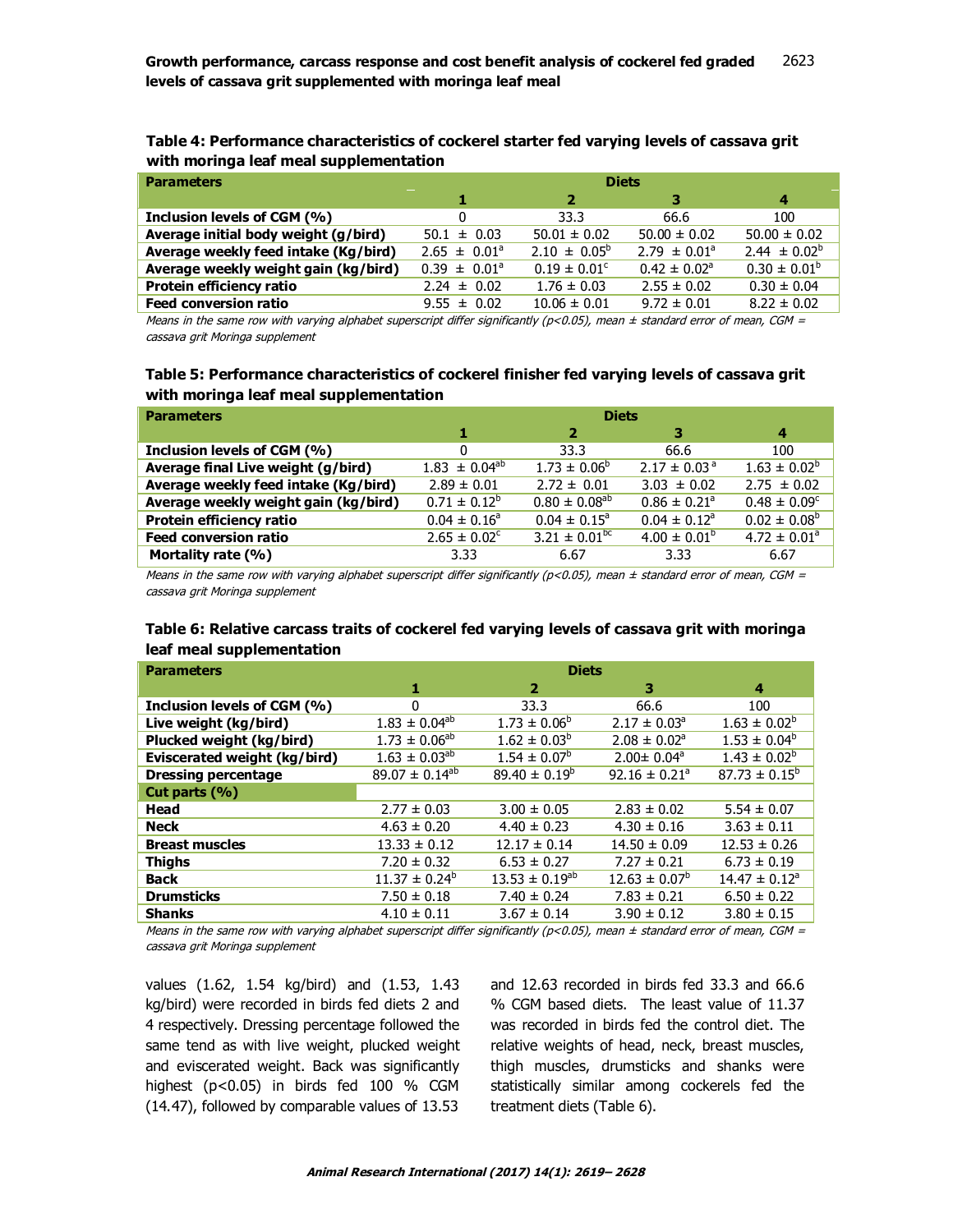| <b>Parameters</b>           | <b>Diets</b>            |                         |                      |                   |
|-----------------------------|-------------------------|-------------------------|----------------------|-------------------|
|                             | 1                       | 2                       | з                    | 4                 |
| Inclusion levels of CGM (%) | 0                       | 33.3                    | 66.6                 | 100               |
| <b>Spleen</b>               | $0.15 \pm 0.03^{\circ}$ | $0.15 \pm 0.04^{\circ}$ | $0.13 \pm 0.01^{ab}$ | $0.07 \pm 0.02^b$ |
| Gizzard                     | $3.00 \pm 0.23$         | $3.50 \pm 0.20$         | $3.00 \pm 0.29$      | $3.10 \pm 0.09$   |
| <b>Heart</b>                | $0.28 \pm 0.01$         | $3.00 \pm 0.02$         | $0.34 \pm 0.02$      | $0.40 \pm 0.01$   |
| Liver                       | $2.43 \pm 0.08$         | $0.34 \pm 0.06$         | $2.33 \pm 0.04$      | $2.27 \pm 0.03$   |
| <b>Pancreas</b>             | $1.00 \pm 0.04$         | $2.33 \pm 0.09$         | $0.90 \pm 0.03$      | $1.00 \pm 0.04$   |
| <b>Bursa</b>                | $1.43 \pm 0.05$         | $0.90 \pm 0.02$         | $1.40 \pm 0.06$      | $1.37 \pm 0.03$   |

**Table 7: Relative organ weight of cockerel chickens fed varying levels of cassava grit with moringa leaf meal supplementation**

Means in the same row with varying alphabet superscript differ significantly ( $p$ <0.05), mean  $\pm$  standard error of mean, CGM = cassava grit Moringa supplement

**Relative Organ Weight of Cockerel Chickens Fed Varying Levels of Cassava Grit with Moringa Leaf Meal Supplementation:** The dietary treatment had no significant effect (p>0.05) on the relative weights of gizzard, heart, liver, pancreas and bursa (Table 7). However, the spleen was significantly influenced (p<0.05) by the treatment diets. Cockerels placed on diet 1, 2, 3 and 4 had a similar values of 3.00, 3.50, 3.00 and 3.10 respectively. Relative weights of heart and liver were 0.28 and 2.43 in diet 1, 0.32 and 2.43 in diet 2, 0.34 and 2.3 in diet 3, 0.40 and 2.27 in diet 4 respectively. Pancreas and bursa weights were 1.00 and 1.43 %, 1.07 and 1.47 %, 0.90 and 1.40 %, and 1.00 and 1.37 % for cockerels placed on diet 1, 2, 3 and 4 respectively. Relative spleen values of 0.15, 0.15, 0.13 and 0.07 with a mean standard error of 0.03 were respectively recorded for cockerels maintained on treatment 1, 2, 3 and 4 (Table 7).

**Cost benefit Analysis of Cockerel Chickens Fed Varying Levels of Cassava Grit with Moringa Leaf Meal Supplementation:** The cost-benefit of feeding cassava grit with MOLM as replacement for maize in cockerel chickens at the starter phase indicated that the costs of day old chick was  $\frac{N}{N}$  60/bird. Cost of feed consumed  $(A)/$ bird) was highest in birds maintained on diet 3 (N4158.91) and lowest (N4121.37) in diet 2 (Table 8). The least cost of feed per kg weight gain was recorded in birds fed dietary treatment 2 ( $\text{H16.99}$ ). At the finisher phase, cost of feed consumed  $(A)/\text{bird}$  was still highest on birds maintained on diet 3  $(H171.83)$ , followed by N170.74 in diet 1, N156.77 in Diet 2 and least N153.10 in diet 4. The least cost of the feed per kg weight gain was obtained in birds fed diet 4  $(M54.73)$ , Total cost of production was highest in birds fed treatment diet  $1$  ( $\text{H738.00}$ ), and least cost of production was obtained  $(\text{H}640.74)$ in birds fed treatment diet 3. Net profit was least in diet 4 (N300.93, followed by diet 2 (#511.86), diet 1 (#762.00) while highest net profit was obtained in dietary treatment 3 (N859.26) (Table 8).

# **DISCUSSION**

The cassava grit used in this study had 2.05 % crude protein. This value was in consonance with the value reported by Oyewumi (2013) in cassava grit basal diet trial on laying birds. The Moringa oleifera leaf meal used in this study had 28.00 % crude protein and was slightly higher than that reported by Gupta *et al.* (1989) and Oduro et al. (2008) who reported levels of 25.1 and 26.4 % respectively, but similar to value reported by Nuhu (2010). This high value recorded for crude protein may be influenced by the stage of harvesting, processing and the agro climatic condition prevailing in the study area. The observed significant difference  $(p<0.05)$  in the final live weight revealed that 66.6 % CGM fed cockerels had highest weight gain comparable to the control than those on diets 2 and 4. This is because birds from these lower weight gain diet (CGM 2 and CGM 4) consumed less of the feed which might be due to its relative dusty nature. The inclusion of Moringa oleifera leaf meal at 5 % had no significant effect (p>0.05) on feed intake (Kakengi et al., 2007) beyond the 66.6 % cassava grit replacement of maize in cockerel rearing.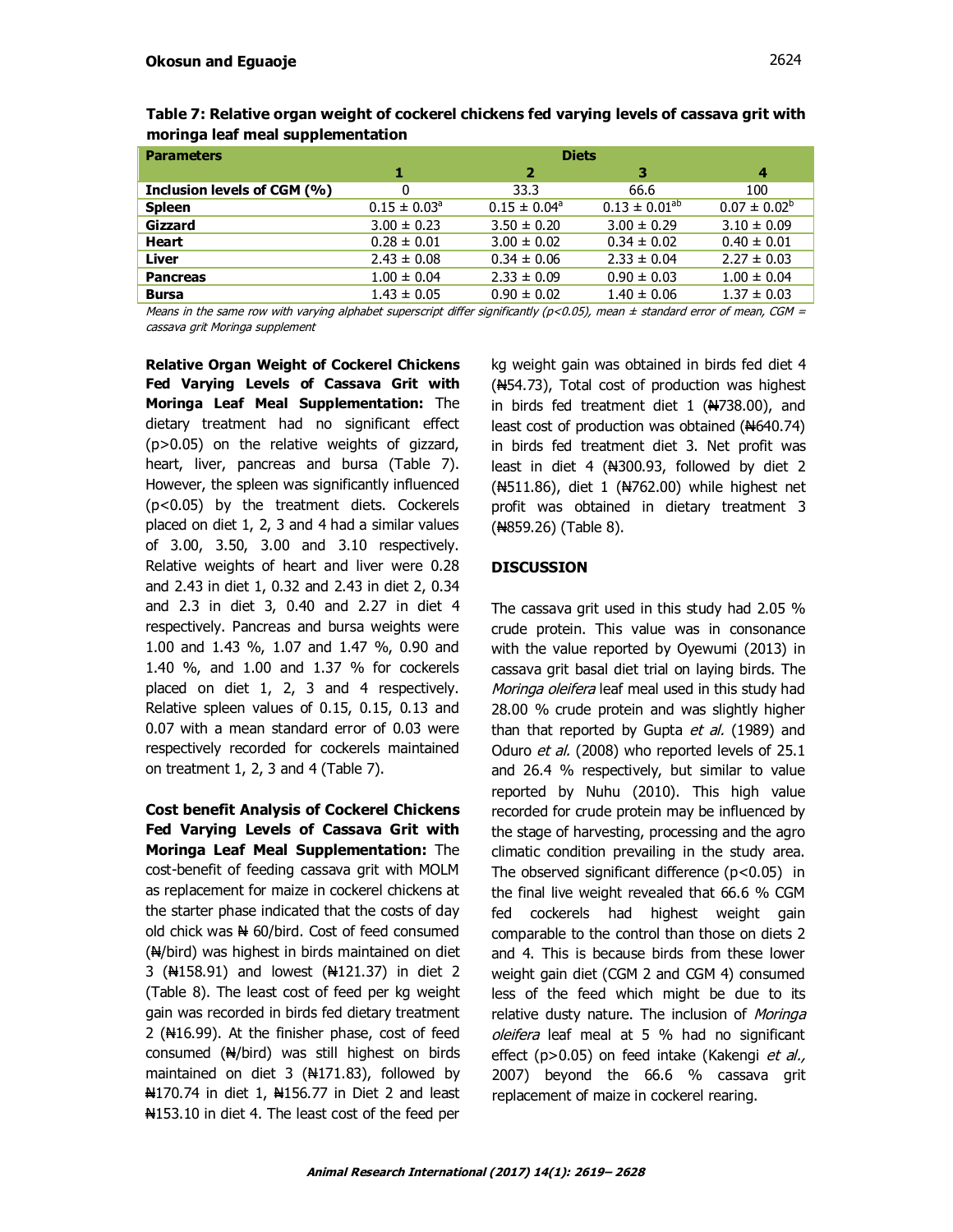**Growth performance, carcass response and cost benefit analysis of cockerel fed graded** 2621 2625**levels of cassava grit supplemented with moringa leaf meal**

| <b>Parameters</b>                 | <b>Diets</b> |                |        |        |
|-----------------------------------|--------------|----------------|--------|--------|
|                                   | 1            | $\overline{2}$ | з      | 4      |
| Inclusion levels of CGM (%)       | 0            | 33.3           | 66.6   | 100    |
| <b>Starter phase</b>              |              |                |        |        |
| Cost of day old chicks (N/bird)   | 60           | 60             | 60     | 60     |
| Cost of feed consumed (N/bird)    | 157.47       | 121.37         | 158.91 | 135.97 |
| Cost of feed/kg weight gain (N)   | 46.45        | 16.99          | 50.45  | 30.59  |
| <b>Finisher phase</b>             |              |                |        |        |
| Cost of feed consumed (N/bird)    | 170.74       | 156.77         | 171.83 | 153.10 |
| Cost of feed/kg weight gain (N)   | 90.50        | 93.67          | 93.21  | 54.73  |
| Total cost of production (N/bird) | 738.00       | 688.14         | 640.74 | 699.07 |
| Income (N/bird)                   | 1500         | 1200           | 1500   | 1000   |
| Net profit (N / birds)            | 762.00       | 571.86         | 859.26 | 300.93 |

**Table 8: Economic analysis of cockerel chicken fed varying levels of cassava grit with moringa leaf meal supplementation**

It does means that the (CGM-maize) mixed ratio in diet formulated to contain 66.6 % tend to reduce dustiness in the feed which probably might have increase the palatability of the feed leading to increase in feed consumption. This is in agreement with the findings of Okereke (2012) who reported that cassava root meal can replace up to 30 % maize without detrimental effect on performance of poultry. Growth rate and feed conversion ratio of the birds fed the control diet and those fed 66.6 % CGM were statistically similar. However, the feed conversion of birds fed the control diet performed better than those fed CGM-maize mixed diet. This is in agreement with the findings of Okpanachi et al. (2014). Protein efficiency ratio did not vary in the birds fed treatment diet at the starter phase. However, at the finisher phase, protein efficiency ratio varied with the treatment diets, although there were similar values recorded in diet 1, 2 and 3. This could be adduced to the isonitrogenious nature of the diet which led to the optimal utilization of protein at both phases. This lends support from the report of Kakengi et al. (2007) that M. oleifera can be optimally utilized in poultry feeding.

 Cockerels fed 66.6 % CGM had higher average live weight which translated to higher average plucked and eviscerated weights. This could be attributed to the fact that the experimental animal performed well on diet formulated with 66.6 % CGM inclusion level as well as the control.

This findings is in consonance with the earlier reports of Duruna et al. (2006) reported difference on the live weight, eviscerated weight and dressing percentage of broilers fed varying levels of Anthronata macrophyla seed meal. The dressing percentage in this study was highest in birds fed 66.6% CGM. This value was however similar to that obtained from the control. The choice part of chicken (breast muscle, drumstick) did not differ between the dietary treatments. This report on dressing percentage was in tandem with the earlier report of Tesfaye et al. (2013) who reported a significant difference in the breast muscle of broilers fed cassava root chips. However, report from this study on thigh muscle and drumstick negates his findings. The highest value recorded for the birds back of bird fed 100% CGM could be adduced to the fact that the birds laid more bone at the back than flesh compare to other birds fed treatment diets 1, 2 and 3 respectively. Head, neck, thigh, muscle, shank and wing weights of birds did not differ among the treatment diets. The result showed that inclusion of CGM up to 66.6% had no adverse effect on carcass quality. These comparable weights of the cut part of cockerel on all the diet support the assertion that at various level of inclusion of CGM the birds can perform well without any deleterious effect on performance, since dressed weight of cut part is suggested to be relative value of dressed salable carcass for maximum profit in cockerel chicken (Ojo, 2003; Aboki et al., 2013). It is therefore obvious from the study that the inclusion of CGM up to 66.6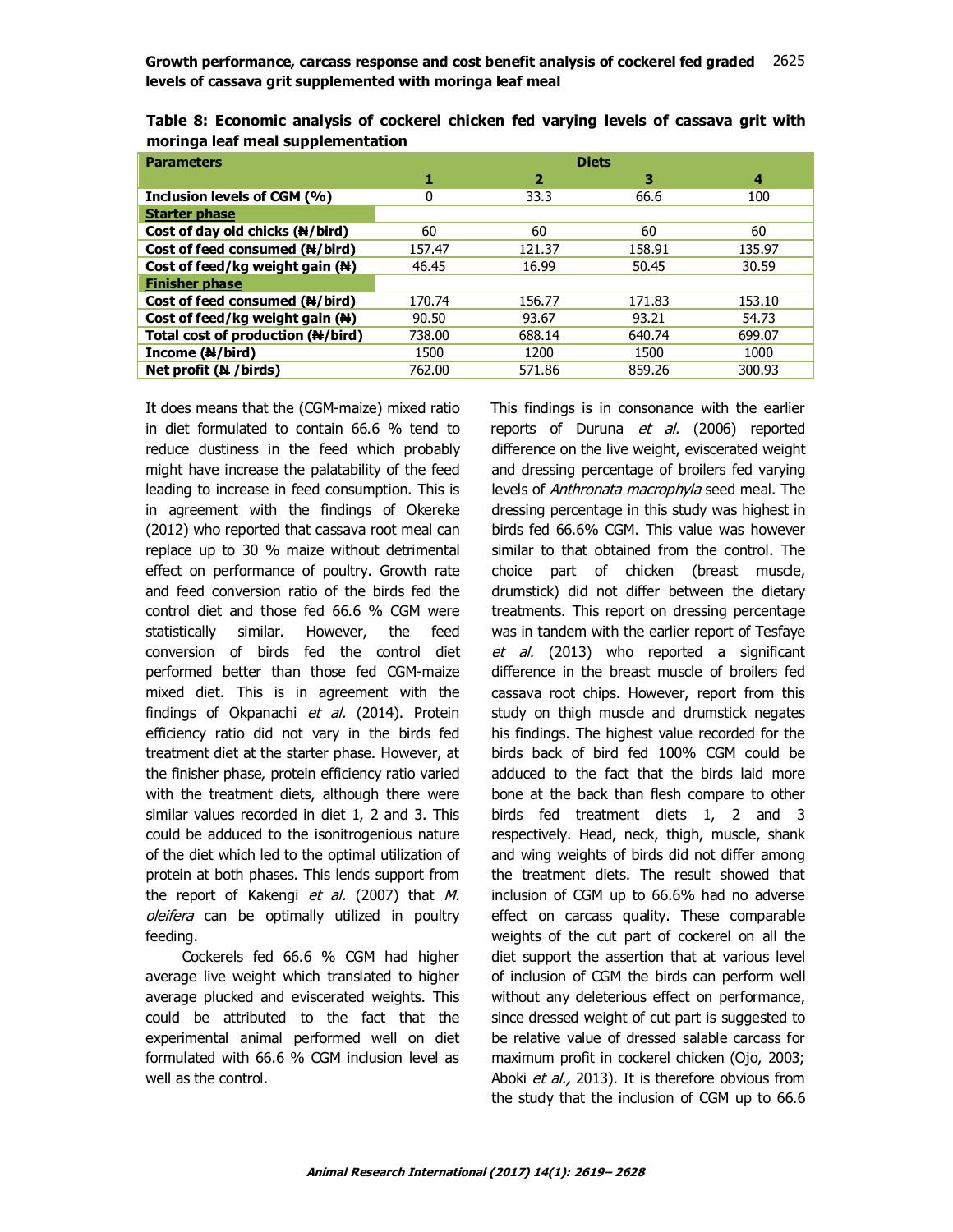% level supported the improvement in carcass yield of cockerels. The gizzard weights in all the treatments were similar. The gizzard is the centre of digestion in poultry. The similarity in weight may be attributed to the non-fibrous and the gritty nature of feed particles which aided the bulk movement of the feed through the gut of the birds. Aderemi (2004) reported no difference in relative gizzard weight of broilers fed diet containing whole cassava root meal fermented with rumen filtrate. The varying levels of cassava grit and moringa meal supplementation did not change the weight of the heart and liver in the latter stages of growth. The comparable weights obtained for pancreas and bursa may be due to the balance of nutrients in all the diets. Omoikhoje et al. (2005) reported comparable values of pancreas and bursa for broilers fed varying levels of cooked Bambara groundnut meal. Spleen weights differed significantly with the values decreasing with an increasing inclusion of cassava grit with moringa supplementation this could be due to the higher solubility and easy flow of cassava grit in aqueous milieu of the gastro intestinal tract. This lend support from the report of Agbabiaka et al. (2012) who reported a significant difference on the weight of spleen of broiler fed 50 % inclusion level of tigernut (Cyprus esculentus).

Feed intake value recorded was highest in birds fed 66.6 % CGM and this could have translated to the highest total cost of feed consumed and cost of feed/kg weight gain recorded from birds fed 66.6 % CGM replacement level. This lend support from the findings of Omoikhoje et al. (2008) who reported that the inclusion of 30 % level of unpeeled cassava waste meal in the diets of rabbits led to reduction in the cost of feed, cost of feed/kg weight gain, cost of production and improvement in the profit margin. In the same vein, the total cost of production was least in birds fed the same treatment diet 3 (66.6 % CGM) this could be due to the cheap nature of the basal diet that reduced the cost of formulating the diet per kilogram. This is also in tandem with the report of Omoikhoje et al. (2008). The least cost of feed consume recorded in birds fed 100 % CGM could be as a

result of the cheap cost of cassava grit used in formulating the diet compare to diet 1 and 2 that has some inclusion of maize which was relatively high. This is lend support from the report of Nworgwu et al. (2000) who stated that there is need for dietary incorporation of unconventional feed ingredient as alternative, non-competitive, readily available and cheap ingredients so as to reduce the cost of production and in the long run increase profit margin. However, highest income was generated from birds maintained on 66.6 % CGM based diet compare to other birds on diet 1, 2 and 4. Net profit follows the same trend but the poor net profit from birds on CGM 4 was not surprising as cassava grit has never being reported as an alternative to totally replace maize in ration formulation. Zahari and Alimon (2006) had earlier reported improvement in the feed efficiency through the accelerated use of local feed stuff in other to reduce high production cost thereby increasing profit. The low mortality record from this study shows that the dietary treatment has no significant (p>0.05) on the health status of the birds. The observation suggested that the health status of the birds were not compromised when cassava grit was supplemented with 5% Moringa leaf meal. The cause of mortality recorded in this study according to post mortem assessment was not clear since all the organs observed in the birds were normal.

**Conclusion:** The result of the study revealed that cassava grit at 66.6 % replacement level for maize with 5 % moringa leaf meal incorporation for maize improves the biological performance of cockerel chickens. This level of substitution also gave better economic returns when compared with the control maize based ration in cockerel production.

#### **REFERENCES**

ABOKI, E., JONGUR, A. A. U. and ONU, J. I. (2013). Productivity and technical efficiency of family poultry production in Kurmi Local Government Area of Taraba State, Nigeria. Journal of Agriculture and Sustainability,  $4(1)$ : 52 – 66.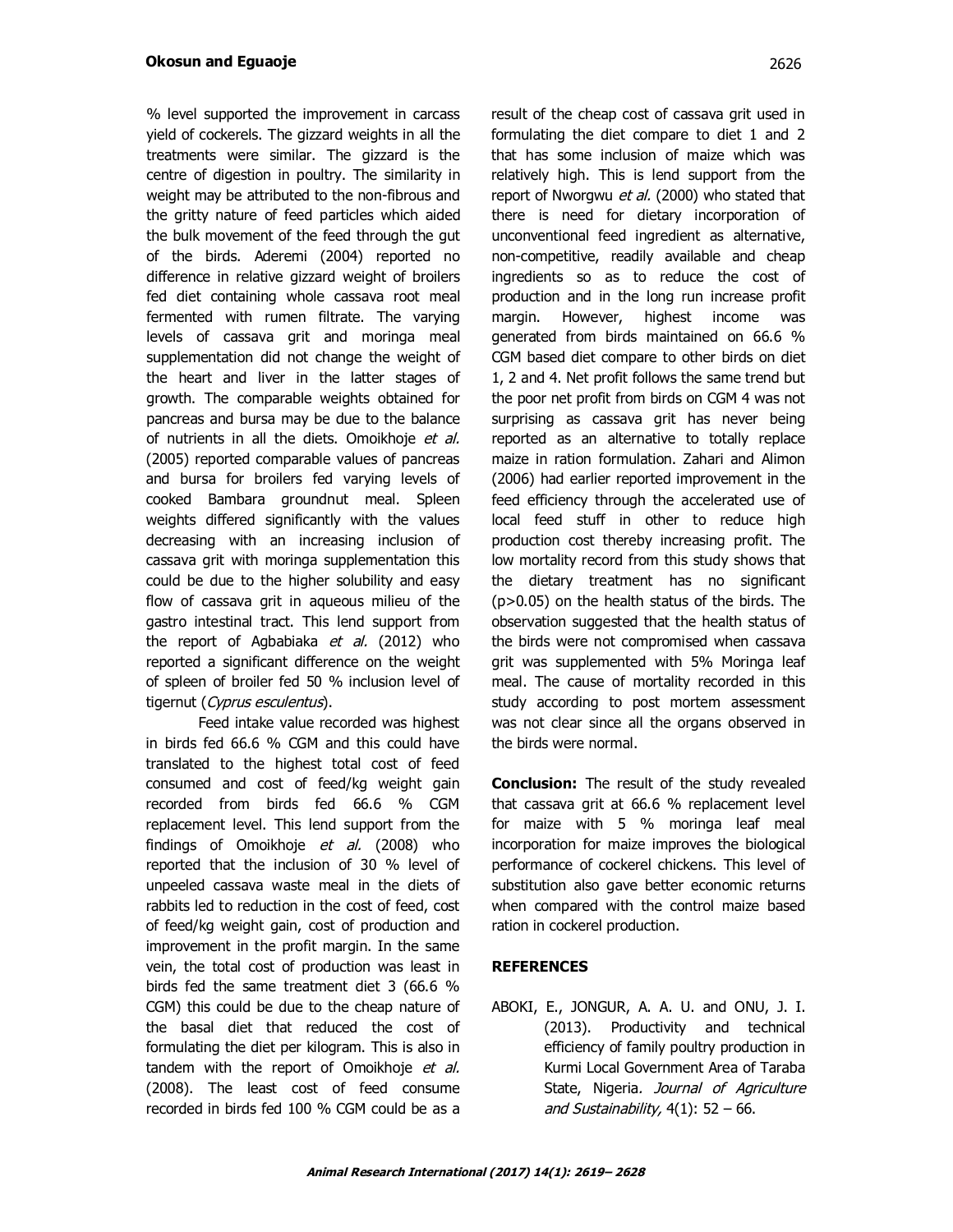## **Growth performance, carcass response and cost benefit analysis of cockerel fed graded** 2621 2627**levels of cassava grit supplemented with moringa leaf meal**

- ADEREMI, F. A. (2004). Effect of replacement of wheat bran with cassava root sievate supplemented or unsupplemented with enzyme on the haematology and serum biochemistry of pullet chicks. Tropical Journal of Animal Science, 7: 147 - 153.
- AGBABIAKA, L. A., MADUBUIKE, F. N. and ESONU, B. O. (2012). Performance, carcass and organ weight characteristics of broiler finisher fed varying levels of tigernut (Cyprus esculentus L) meal as dietary supplement. British Journal of Poultry Science,  $1(2)$ :  $11 - 17$ .
- AOAC (2000) Official Methods of Analysis. 15th Edition, Association of Official Analytical Chemist (AOAC), Arlington, Virginia, USA.
- APATA, D. F. and OJO, V. (2000). Efficacy of Trichoderma viride enzyme complex in broiler starter fed cowpea testa-based diets animal production in new millennium challenges and options. Pages 132 – 134. *In:* UKACHUKWU, S. N., IBEAWUCHI, J. A., IBE, S. N., EZEKWE A. G. and ABASIEKONG, S. F. (Eds.) *Proceedings of 25<sup>th</sup> Nigerian* Society for Animal Production Annual Conference. Michael Okpara University of Agriculture, Umudike, Abia State, Nigeria.
- DURUNA, C. S., UJEJLEGBE, A. B. I. and ETUK, E. B. (2006). Performance and characteristics of broiler finisher fed graded level of Anothonata macrophyla seed meal as replacement for Arachis hypogea meal. In: Proceedings of the 11<sup>th</sup> Annual Conference of Animal Science Association of Nigeria (ASAN)  $18<sup>th</sup>$  - 21<sup>st</sup> September, 2006, International Institute of Tropical Agricultural, Ibadan, Nigeria.
- TESFAYE, E., ANIMUT, G., URGE, M. and DESSIE, T. (2013). Moringa olifera leaf meal as an alternative protein feed ingredient in broiler ration. International Journal of Poultry Science, 12(5): 289 – 297.
- FISHER, C. B. and BOORMAN, K. N. (1986). Nutrient Requirement of Poultry and

Nutritional Research. Butterworths, London, United Kingdom.

- GUPTA, K., BARAT, G. K. WAGLE, D. S. and CHAWLA, H. K. L. (1989). Nutrient contents and anti-nutritional factors in conventional and non-conventional leafy vegetables. Food Chemistry, 31: 105 -116.
- KAKENGI, A. M. V., KAIJAGE, J. T., SARWATT, S. V., MUTAYOBA, S. K., SHEM, M. N. and FUJIHARA,T. (2007). The effect of moringa oleifera leaf meal as a substitute for sun flower seed meal on performance of laying hens in Tanzania, Livestock Research for Rural Development, 19(8): http://www.lrrd. org/lrrd19/8/kake19120.html
- KANA, J. R., DOUE, M., KREMAN, K., DIARRA, M., MUBE, K. H., NGOUANA, T. R. and TEGUIA, A. (2015). Effect of the rate of incorporation of sweet potato flour in the diet of broiler chickens on growth performances. Journal of Applied Biosciences, 91: 8539 – 8546
- NUHU, F. (2010). Effect of Moringa Leaf Meal (MOLM) on Nutrient Digestibility, Growth, Carcass and Blood Indices of Weaner Rabbit. Masters of Science Thesis in Animal Nutrition, Kwame Nkrumah University of Science and Technology, Kumasi, Ghana.
- NWOKORO, S. O., ORHERUATA, A. M. and PAUL, I. O. (2000). Replacement of maize with cassava sievates in cockerel starter diets; some blood metabolic. Pages 234 – 236. *In:* UKACHUKWU, S. N., IBEAWUCHI, J. A., IBE, S. N., EZEKWE A. G. and ABASIEKONG, S. F. (Eds.) *Proceedings of 25<sup>th</sup> Nigerian* Society for Animal Production Annual Conference. Michael Okpara University of Agriculture, Umudike, Abia State, Nigeria.
- NWORGWU, F. C., EGBUMNKO, G. W. and OGUNDOLA, F. L. (2000). Performance and nitrogen utilization of broiler chicken fed full fat soya beans. Tropical Animal Production Investigation, 3(1): 75 – 87.